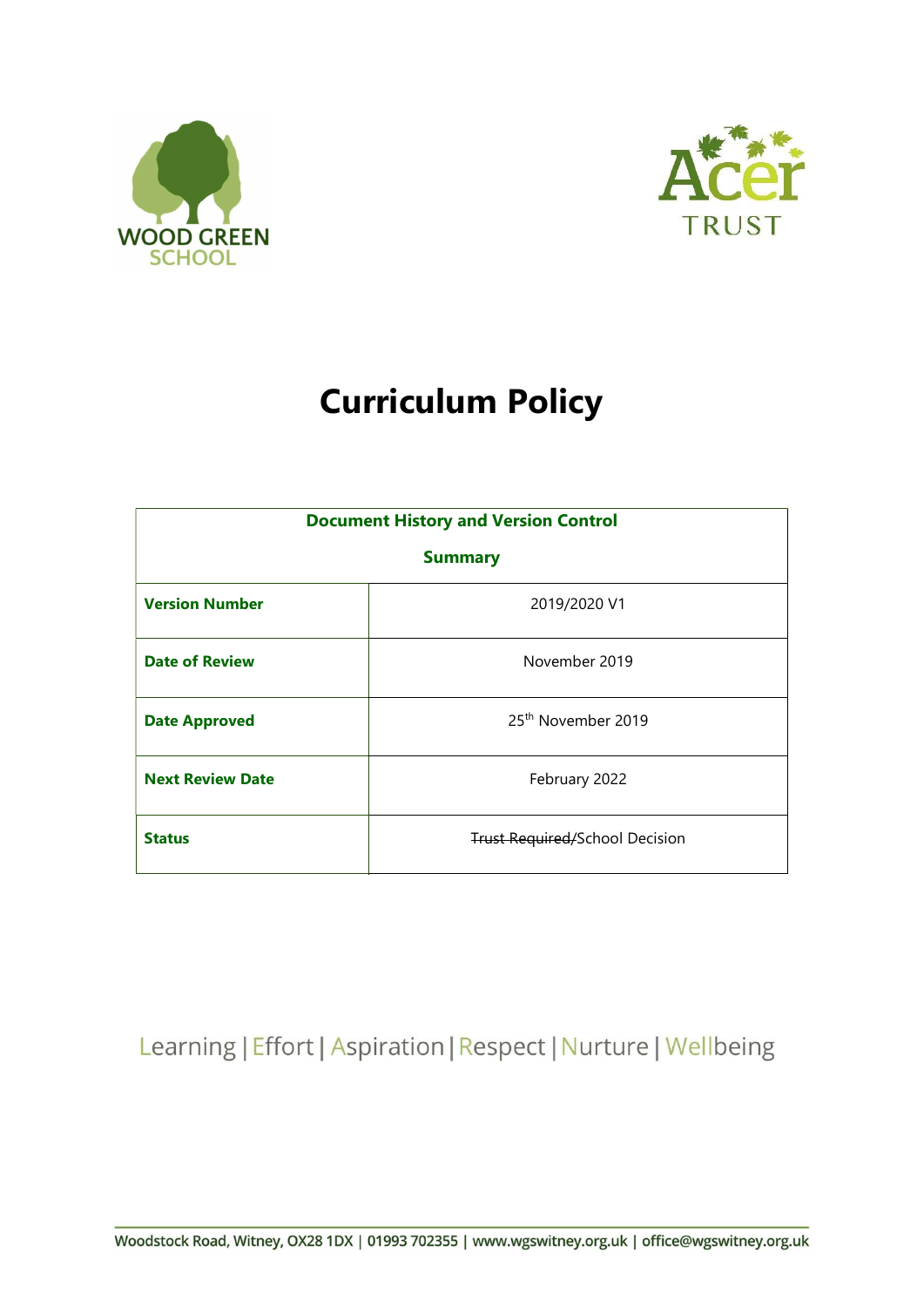



# Curriculum Policy

#### School Philosophy

As a school we value all students and their education equally and seek to promote excellence, personal achievements and the realisation of each student's potential through a broad and balanced range of experience appropriate to the needs of each student. Our approach is underpinned by our LEARN Well values (Learning, Effort, Aspiration, Respect, Nurture, Wellbeing).

#### Overall Aim of this Policy

The curriculum at Wood Green School:

- 1. allows everyone to achieve
- 2. inspires all learners
- 3. develops well-rounded learners who are equipped to realise their aspirations

#### What is the Curriculum?

The Wood Green School Curriculum comprises all the opportunities for learning and experience which the School provides for its students. It is founded upon three different curricula:

- a broad and balanced curriculum which children are entitled to receive in their comprehensive secondary education which includes a curriculum of sports, social and cultural activities which reflect values and characteristics of Wood Green School and its local community;
- public examination specifications such as GCSE and A Level;
- the statutory National Curriculum by which lays down minimum requirements for what children are to be taught up to the age of 16.

#### The Purpose of the Wood Green School Curriculum

We believe that the curriculum must:

- provide a variety and richness of experience and a range of challenges which will enable every student to encounter excellence and experience success and satisfaction in their learning;
- foster in students an enjoyment of learning and discovery, and promote a learning environment in which they feel safe and individually valued;
- promote students' self-esteem by acknowledging achievement in all areas of work and personal development;
- be sufficiently flexible and personalised to meet the specific needs of students;
- recognise that learning is for life and therefore provides students with a foundation for lifetime learning;
- achieve academic qualifications:
- meet statutory requirements;
- foster the social, moral, spiritual, cultural, intellectual and physical development of each student as a member not only of the School but also of the local community and of society as a whole;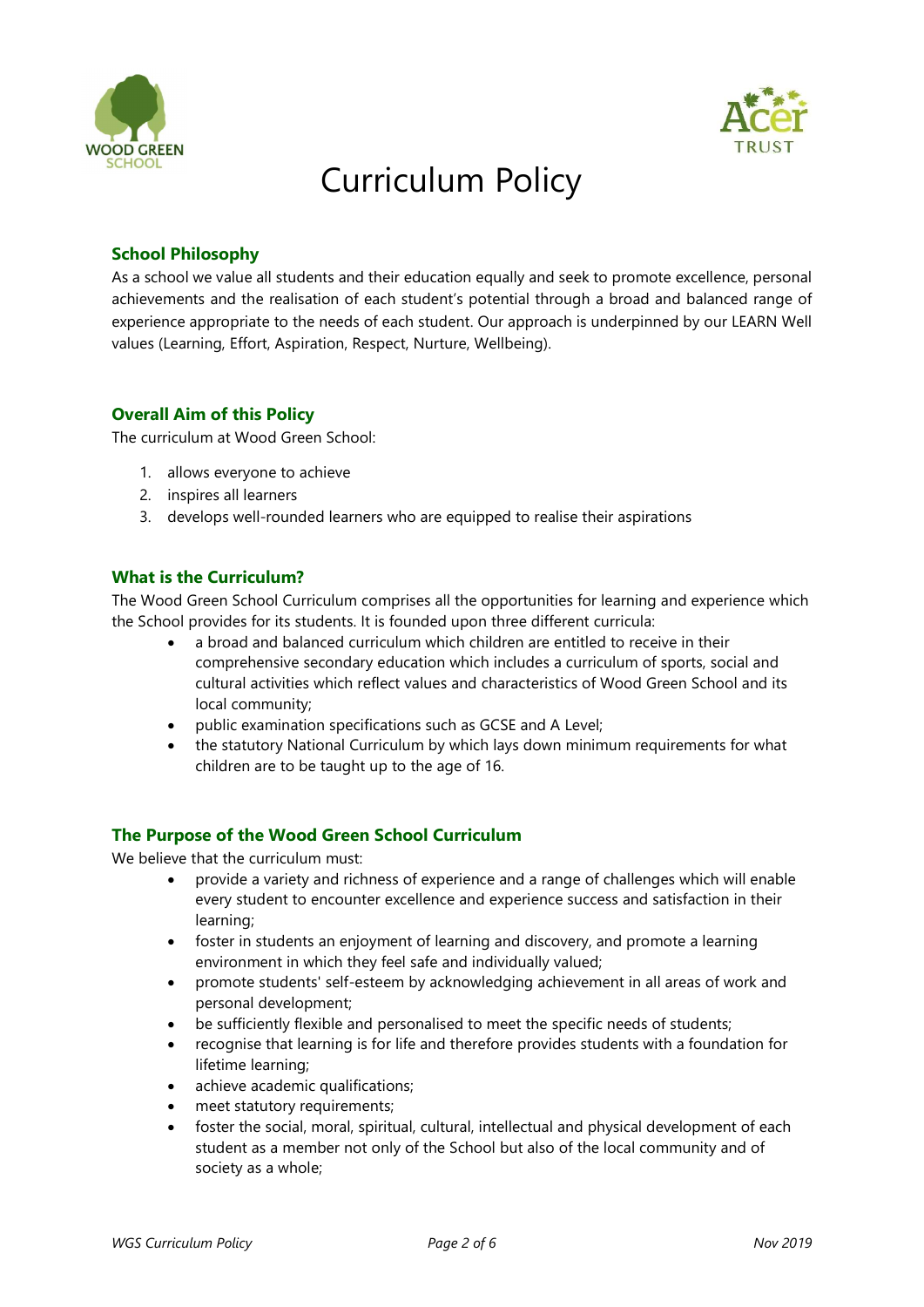promote a spirit of partnership with local employers, primary schools and institutions of further and higher education.

### The Key Stage 3 Curriculum – Years 7 to 9

The purpose of the KS3 Curriculum is to:

- i. 'light fires': brings learners to a new and wide range of academic, practical and creative subjects and engages them in the rewarding aspects of these subjects
- ii. make learners GCSE ready: the KS3 curriculum prepares any learner for any subject at KS4
- iii. develop basic and higher level literacy and numeracy skills
- iv. deliver a wide range of personal development embedded in the curriculum

How we do this:

- Key Stage 3 is three years long so that learners engage in and develop a wide range of skills for as long as possible. (Core subjects can start GCSE content earlier and have the autonomy to decide this.)
- Learning Objectives Departments have autonomy to choose the key skills and content they feel will engage and inspire learners and prepare them for GCSE. These will be known as Learning Objectives. Departments will publish their Learning Objectives for KS3-5 in their Department Handbooks
- FreshStart Plus: students in need of literacy catch-up will have literacy lessons integrated into their curriculum plans. This includes 3 hours per week in year 7 instead of MFL. Students follow a programme based on the FreshStart reading materials and resources to develop to develop reading fluency, comprehension and inference, spelling, punctuation and grammar.
- writing, spelling, punctuation and grammar. Students are chosen for this programme through screening.
- Academic Enrichment: all students not following the FreshStart programme will undertake a programme in year 7 that develops thinking skills, discussion and presentation skills, research skills and writing formal essays
- Every student will have the opportunity to study a language in Key Stage 3
- Personal development is taught as an extrinsic subject by subject specialists, complemented by tutor activities and assemblies
- The KS3 Wood Green Baccalaureate promotes participation, effort and success in all aspects of the curriculum and personal development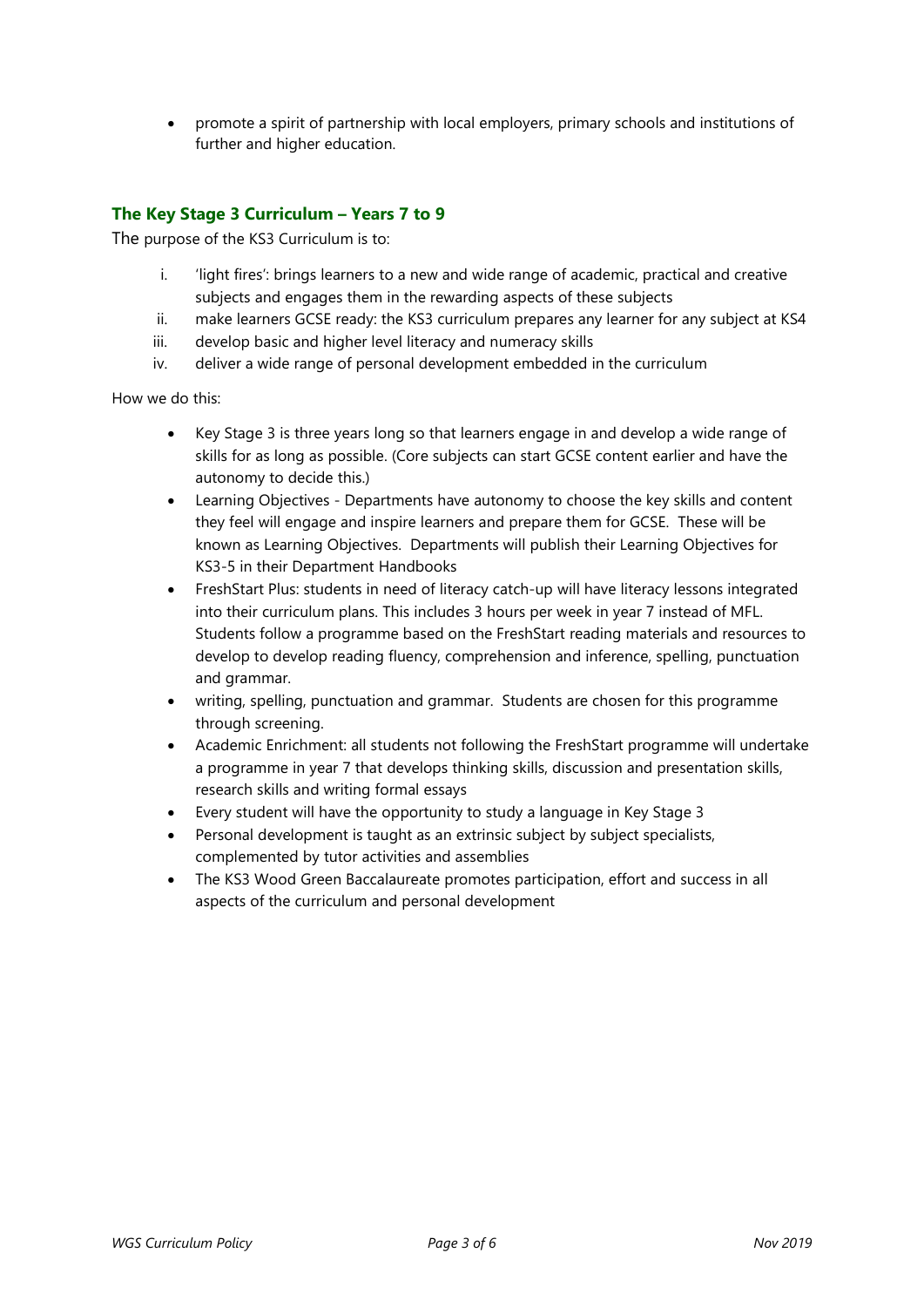## The Key Stage 4 Curriculum – Years 10 and 11

The purpose of the KS4 Curriculum is to:

- i. ensure everyone achieves qualifications and core skills (including literacy and numeracy) that they need in order to realise their aspirations
- ii. provide opportunities to explore in depth subjects that learners wish to pursue post 16
- iii. deliver a wide range of personal development embedded in the curriculum

How we do this:

- All students will study mathematics, English Language and Literature
- All will study a science either combined science (2 GCSE's) or separate sciences (3 GCSE's) plus 3 optional subjects, each for 6 hours per fortnight
- Our partnership with Abingdon and Witney College enables students to study a wider blend of academic and vocational options
- Students taking combined science will have the opportunity to take a BTEC Level 2 course in digital literacy
- All students will have Personal Development and Ethics lessons, complemented by tutor activities and assemblies
- All students will participate in PE for 3 hours per fortnight
- The KS4 Wood Green Baccalaureate promotes participation, effort and success in all aspects of the curriculum and personal development
- All students complete work experience in Year 11 to inspire career choices and enable them to be ready for the world of work.

#### The Key Stage 5 Curriculum – Years 12 and 13

The purpose of the KS5 Curriculum is to:

- i. ensure everyone achieves qualifications that they need in order to realise their aspirations in regard to Higher Education or employment
- ii. provide opportunities to explore in depth subjects that learners wish to pursue
- iii. deliver a wide range of academic skills and personal development, embedded in the curriculum through our Wood Green KS5 Baccalaureate
- iv. stimulates learners to enhance their academic potential

How we do this:

- Students will take 3 or 4 A Level or equivalent qualifications
- Our partnership with Henry Box School allows the offer of A Level subjects to be as broad as possible
- Our partnership with Abingdon and Witney College allows students to blend A Level and vocational qualifications
- All students take the EPQ in Year 12
- All students pursue an enrichment programme that guarantees a range of personal development
- All students undertake community service within the school day
- All students complete work experience in Year 12 to inspire career choices and enable them to be ready for the world of work.